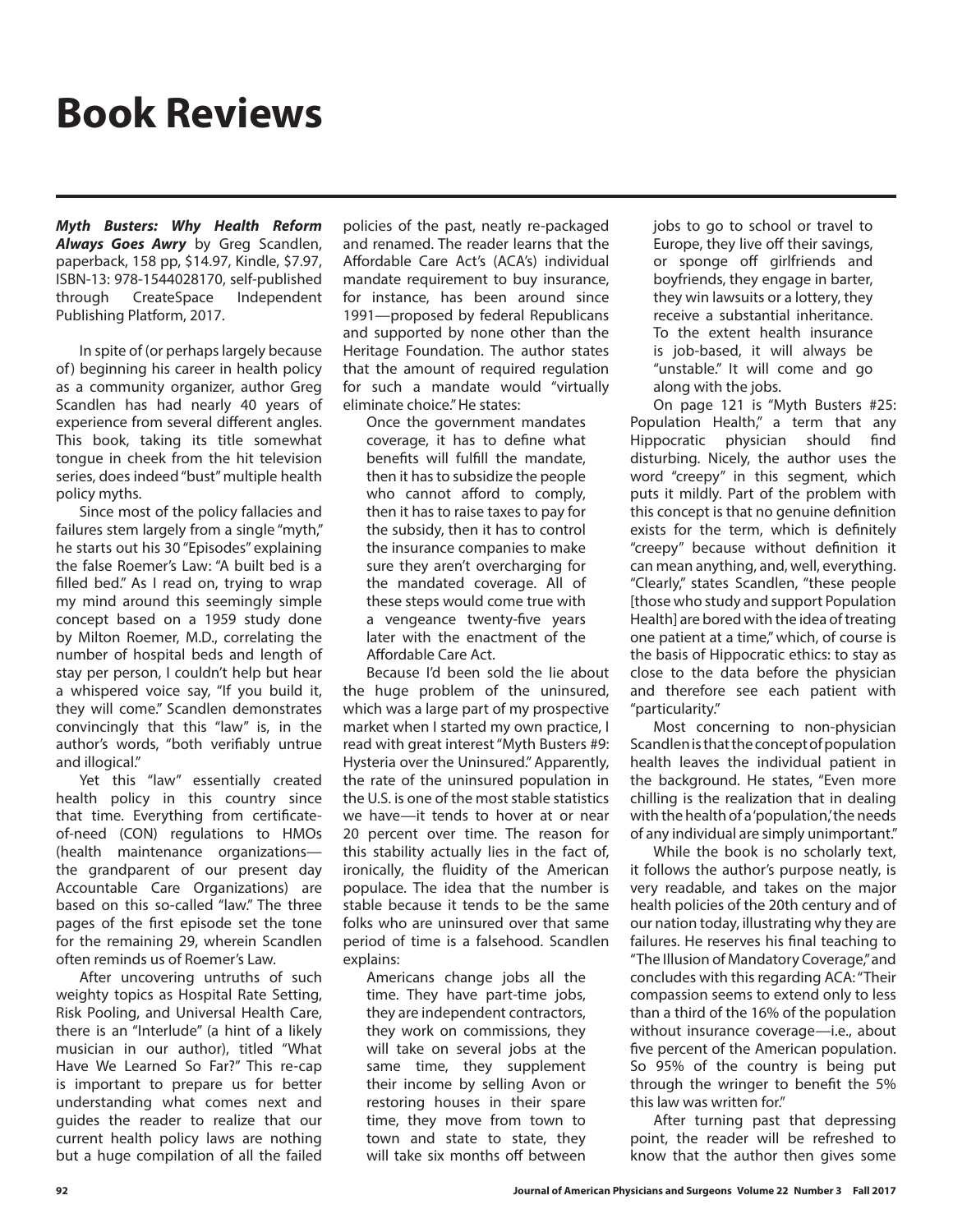very educated suggestions for future policy, not leaving us without hope. He kindly suggests that it is up to us, the patients, the ultimate consumers of medical services. He reminds us that those who control the money control what it pays for.

He concludes by saying that using our consumer power "is the only way we will ever succeed in making health care more affordable, more convenient, more accountable, far less bureaucratic, and of better quality. Just like everything else in America"

## **Jenny Powell, M.D., F.A.A.F.P.** Osage Beach, Mo.

*The Truth About Drug Companies: How They Deceive Us and What to Do About*  It, by Marcia Angell, M.D., softcover, 319 pp, \$10.11, ISBN 978-0375760945, Random House, 2005.

As Col. Nicholson staggers and falls on the detonator, blowing up the railway bridge in David Lean's 1957 war epic *The Bridge on the River Kwai*, Major Clipton, the POW camp physician, utters the film's final words: "Madness! Madness!"

Before reading this book about one of the most sinister subjects of the 20th century, written by one of such high stature within the system, I wondered why the cataclysmic world event that one would expect from such an insider exposé did not happen. It didn't take long to understand that Dr. Angell is very sympathetic to allopathic medicine and to the maintenance of the science industry necessary to perpetuate it.

As if assigned to give a report to the board of directors of "Big Pharma," and to be forthright, honest, even brutal if necessary, so the board could learn what to do to salvage the company, Dr. Angell's research points fingers at every flaw. Her research, data, and interweaving serious areas of concern expose the prescription drug industry for all to see.

To the typical utopian mindset, there is always a better way to fix a system that is not performing as desired. Something must be changed, and something will be found to keep from making similar errors that will collapse the system. There is a final appeal to the reader to go vote for the changes needed, since the public portion of the public-private partnership must be perceived to be accountable to the people. Make a better FDA! Enforce patent laws! Expose the profits and expose how "Big Pharma" spends its money!

Standard Oil founder, "robber baron" and philanthropist John D. Rockefeller, Sr., would surely endorse an effort to whitewash a system so as to keep it running. The company cannot fail; there's too much at stake. The legal drug industry is losing its popularity in the one area that could kill it: the marketplace. People are turning away from prescription medications that are harmful and of dubious value, and certainly not of the value the corporations ask the public to pay out of pocket.

I saw that I did not need to worry about Dr. Angell's professional survival. She apparently does want the drug industry to survive, and she believes government has the answers.

The book carefully exposes corruption, and names drugs shown to be fraudulent and dangerous to the public. Yet I find it of little use on how to solve serious cultural issues, such as the hijacking of science per se. Where is the call for our medical schools to inculcate a broad understanding of pharmacology commensurate with a doctorate degree, instead of acceptance of Big Pharma's "practice guidelines"? Are there no natural remedies? Is there not a wealth of information about the biological activity of compounds in plants, including foods and herbs? Wouldn't it be nice to know more than your patients when they ask about some herbal remedy?

Isn't it time we reevaluate the command-and-control economy of the legal drug industry? Not to do so is madness. Madness!

If you want to spend a few bucks to have a book on your shelf that catalogs details of the pharmaceutical industry's deceptions, grab a copy of the book. It won't help you become a better physician, but it may suggest a reason to explore means outside the realm of the drug monopoly.

> **James F. Coy, M.D.** Fruitland Park, Fla.

*Catastrophic Care: How American Health Care Killed My Father—and How We Can Fix It,* by David Goldhill, hardcover, 369 pp, \$25.95, ISBN 978-0- 307-96154-9, New York, N.Y., Alfred A. Knopf, 2013.

The key conclusion from this book was quoted by Brian Blasé in "Getting

Better Healthcare for Much Less Money," in *Forbes*, Nov. 6, 2016:

The most important single step we can take toward truly reforming our system is to move away from comprehensive health insurance as the single model for financing care. And a guiding principle of any reform should be to put the consumer, not the insurer or the government, at the center of the system….

A more consumer-centered health-care system would not rely on a single form of financing for health-care purchases; it would make use of different source of financing for different elements of care—with routine care funded largely out of our incomes; major, predictable expenses (including much end-of-life care) funded by savings and credit; and massive, unpredictable expenses funded by insurance.

There are dozens of books out there by authors all along the political spectrum with plans to fix American medicine. Unlike most of them, this one is well worth the time spent reading it, even 4 years after its publication. Its insights are certainly validated by the results we've seen with the Affordable Care Act (ACA).

David Goldhill is a liberal Democrat, and he is not a health policy expert. He is a very successful businessman, the president and chief executive officer of GSN, which operates a U.S. cable television network and is one of the world's largest digital games companies. He is also a member of the board of directors of The Leapfrog Group, an employer-sponsored organization that rates hospitals for safety and transparency. Leapfrog was funded by the Robert Wood Johnson Foundation and is very interested in Pay for Performance (P4P).

The impetus for writing the book was the death of the author's father at age 83 in a highly regarded New York hospital, after a very difficult hospital course. The story was originally published in *The Atlantic* in 2009.

Goldhill says bluntly that "American healthcare killed my father." Goldhill's observations will not be new to most AAPS members.

Healthcare is indeed different from other industries, Goldhill writes, but primarily because we insist on treating it as different. It is on an Island apart from the Mainland, with the "Surrogates"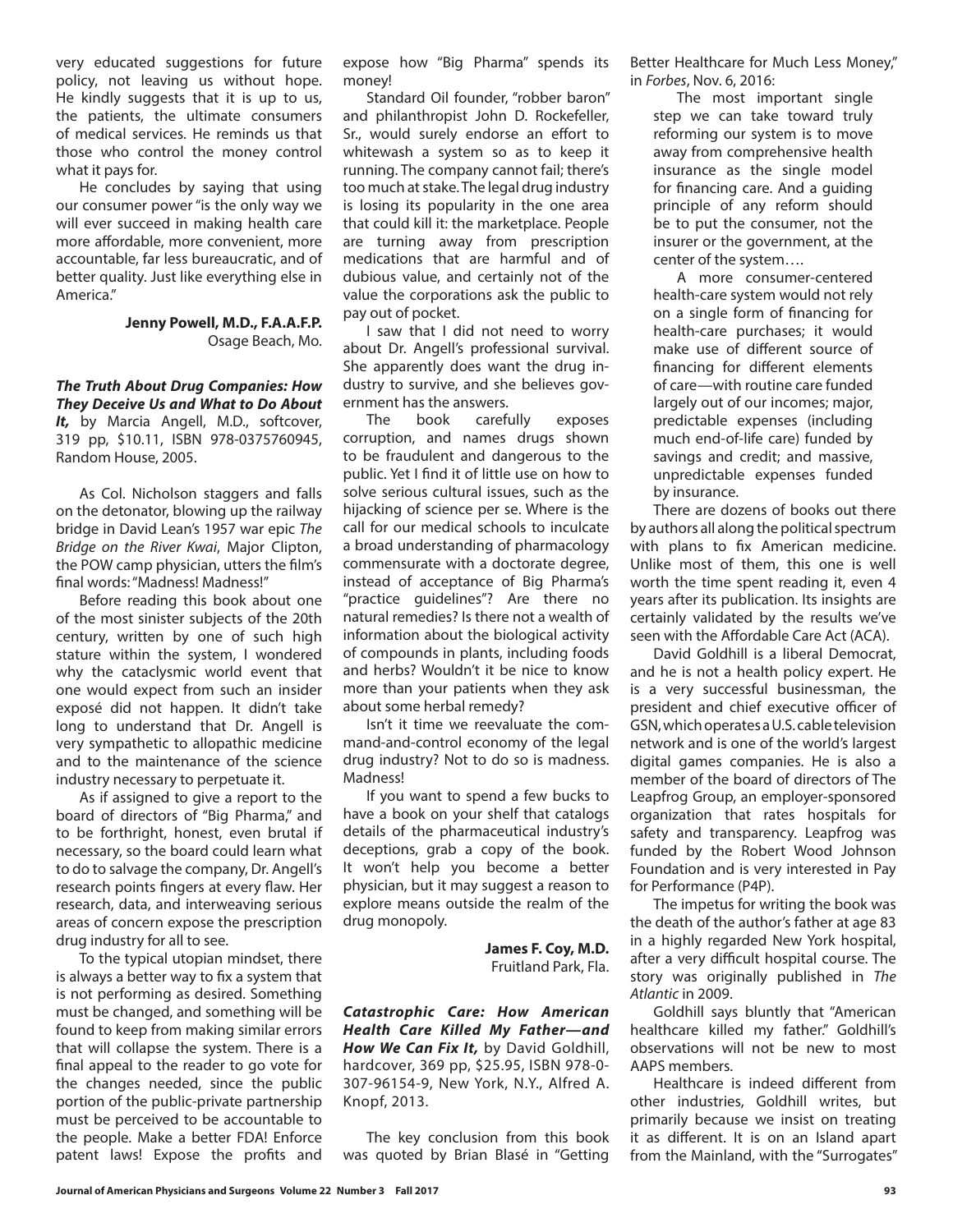(private insurers, Medicare, and Medicaid) having taken over the role of consumers because of the pervasive and perverse incentives of comprehensive insurance. The ACA, he writes, is "less a reform of our healthcare system than an extension of its current principles to their logical end."

Chapter 1 is about "Island-speak," the source of "11 strange things we all believe about healthcare." He writes that we constantly talk about cost instead of price. He points out that healthcare isn't health; health insurance isn't healthcare; health insurance isn't really insurance; technology is not really the "inflator"; and "nonprofit" hospitals really operate the same way as for-profit hospitals and often compete with them.

Politicians talk about "affordable" care while at the same time embracing provisions that are certain to drive up prices. Most people have no idea how much of their earnings is taken to cover healthcare. Goldhill adds these up for a typical employee named "Becky." Over her lifetime, including Medicare taxes, Becky will contribute \$1.9 million to the healthcare system.

Goldhill recognizes that ACA policy is based on "a fantasy that preventive care somehow saves the healthcare system money." He debunks the notion that we can save the system by somehow freeing up the 30 percent that is allegedly spent on excess care or waste. There is a lot of disagreement about what constitutes waste, and even getting rid of that would do nothing about the perverse economic incentives that permeate the system.

Goldhill takes the bold step of actually criticizing Medicare. The percentage of the average senior's income spent on healthcare is now almost 50 percent higher than it was before Medicare. While seniors use a lot more medical care—the number of annual visits to a physician, clinic, or hospital per person increased by 30 percent between 1995 and 2008, there is little evidence that the improvement in seniors' quality of life can be attributed to all that medical care. Unfortunately, Goldhill accepts the widely held myth that the administration of Medicare is very much cheaper than private insurance. But he recognizes that "even a cursory look at the finances makes it clear that Medicare is already doomed." And no, the problem can't be solved by spending less on "endof-life" care.

Goldhill writes: "If you had told the seniors of 1965 that they would be getting far more treatment but that much of it would be excessive and dangerous, and that they would be paying a far smaller share of the cost of that treatment, but that their share would still cost them more of their income, would Medicare have been enacted in the first place?"

The bill for Goldhill's father's hospital stay—more than \$635,000—illustrates how absurd hospital prices are compared with normal prices. Had he booked his dad a room at the most expensive hotel in town for five weeks, filled the room with a million dollars' worth of hospital equipment leased at \$15,000 a month, given him round-the-clock nursing care, and paid a physician to spend one hour a day with him (roughly 50 minutes more than at the hospital), it would have cost about \$150,000.

Proponents of a "single payer" system, often called "Medicare for all," argue that having a single powerful customer would have the benefit of maximum competition among suppliers and massive leverage needed to drive down prices. Goldhill explains that all-powerful customers are in many ways weaker than consumers in normal markets. For example, "Being the only customer, the government is in effect the partner of [the defense industry's] vendors-their survival is essential."

Many assert that countries with more socialism in their medical systems get far better value for money than the U.S. But as Goldhill points out, Americans fund only 11 percent of total spending out of pocket—among the lowest percentages in the developed world.

While many are claiming that loss of coverage if ACA is repealed will kill people, Goldhill notes that even in 45 years of an insurance-dominated health system, we don't actually know whether having insurance saves any lives. Goldhill writes: "The ACA is just the latest in a long line of legislation that drives resources from all other goods into healthcare. To those who think healthcare should never be a matter of money, I can only ask: Can you think of any other use of \$200 billion a year that would have less of an impact on the lives, not to mention the health, of these mostly low-income Americans?"

Unlike most self-professed liberals, Goldhill is not primarily concerned with redistributing the wealth equally, but he does emphasize that the system has to work for the most vulnerable. He looks upon Singapore as the ideal example, which does have a lower tier of socialized medicine tax-funded care accessible to

all. He also understands that we cannot rebuild overnight a workable system after having 45 years of destructive policies.

After a magnificent analysis of the perverse economic incentives, Goldhill proposes his plan, called "the Balanced Health System," consisting of health accounts, health loans, and catastrophic insurance with a very high deductible. Unfortunately, it's still a government-dictated system with massive redistribution of wealth, using current Medicaid spending to fund accounts for Medicaid beneficiaries. At least he doesn't count on interest income growing the health accounts, but he does not acknowledge that the government's zero interest rate policy has really stolen interest from all American savers. He assumes the stability of the banking system and the ability of the people to insulate it from the hands of government and others who will want to plunder it, and from the inevitable moral hazards, which he does recognize very well for insurance.

It is also disturbing that Goldhill buys completely into the Institute of Medicine's statements about how medical errors are killing so many people, and the ability of electronic health records and protocols to solve that problem. He seems unaware of the dangers as well as inefficiencies of the EHR as currently implemented. He cites the RAND assertion that universal implementation of information technology would have an 80 percent annual return on investment.

Most physicians will not be as shocked as Goldhill was at the inefficiencies and errors in his father's treatment. But ultimately the cause of death was infection, probably with a multiple drugresistant organism. The remedy might not be in more data-mining protocols, more checklists, and more Leapfrog scoring, but in something much simpler that he mentions very early in the book. The patient's trash was emptied only once per day, often after it had overflowed. Maybe what we need is to prioritize basic housekeeping, and study intensely the sources and modes of transmission of infections.

Like so many other books, this one does an excellent analysis of the problem, but really falls down on trying to prescribe a comprehensive, centrally managed solution. Goldhill has far too much faith in computers and too little knowledge of the basic human activities involved in taking care of very sick patients.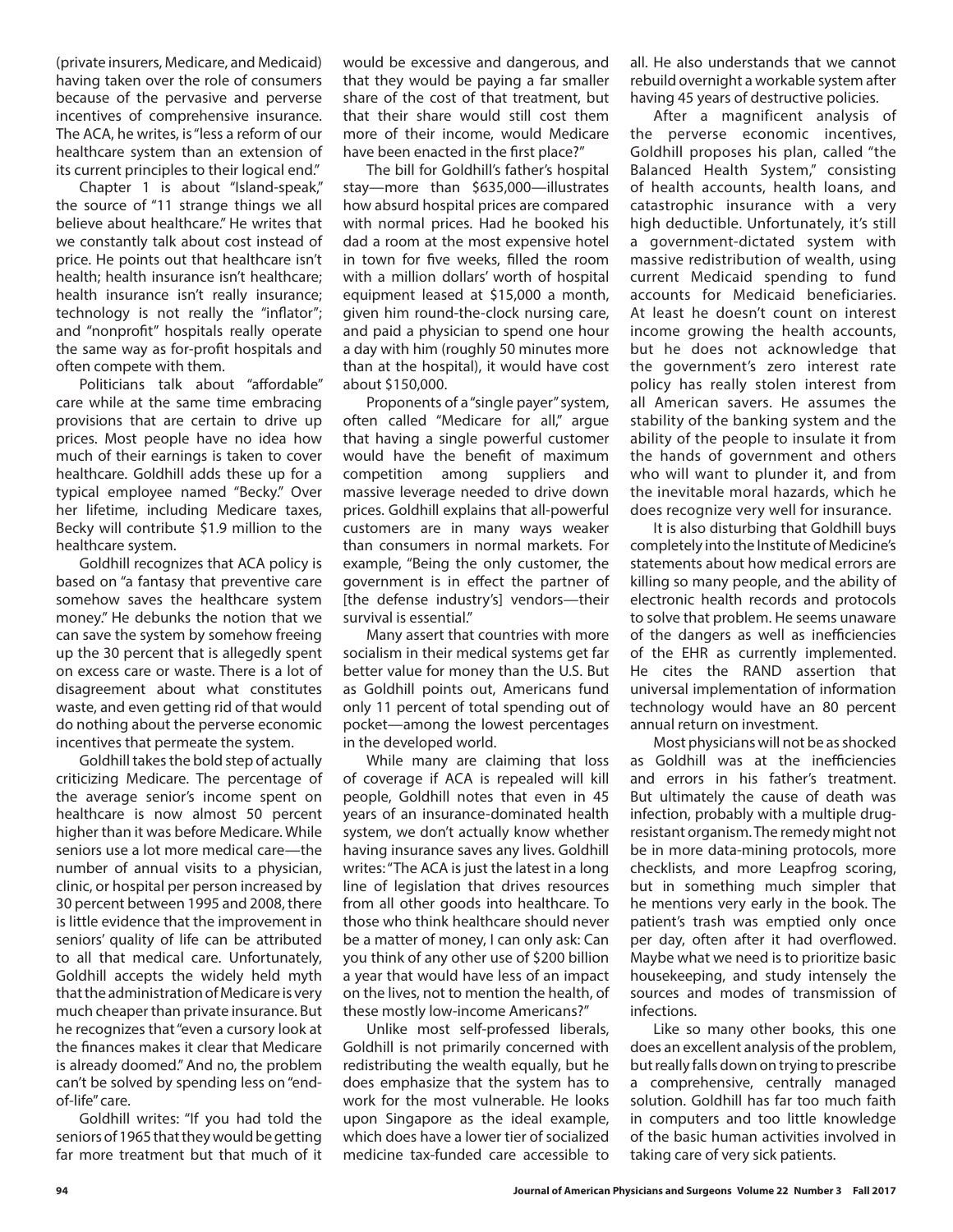I wish the book had an index. It does have good references. All in all, I highly recommend it.

> **Jane M. Orient, M.D.** Tucson, Ariz.

*The Laws of Medicine: Field Notes from an Uncertain Science,* by Siddhartha Mukherjee, M.D., Ph.D., hardcover, 96 pp, \$11.55, ISBN 1476784841, New York, N.Y., Simon & Schuster, 2015.

Dr. Mukherjee elucidates the key nuances that make medicine unique among the sciences. Starting from the principle that scientific laws become more flexible as one travels down the reductionist hierarchy (from physics to chemistry to biology), Dr. Mukherjee shows that medicine is less tame than any of its predecessors. To resolve this rift between medicine's scientific origins and its variety of surprises, he develops a set of laws in medicine that can be summarized in three words: priors, outliers, and biases.

Through a variety of medical case studies, anecdotes of nonmedical scientific discoveries, and clear explanations, Dr. Mukherjee explains that the laws of medicine are truly laws of probability, exceptionalism, and bias. On probability, using the principles of Bayesian inference, he shows the effect of false positives and why having prior knowledge before a diagnosis is important. Shifting from his probabilistic thinking on priors and probability, he focuses on outliers and how they contribute greatly to shifts in medical and scientific research. This is reminiscent of Malcolm Gladwell's book *Outliers* and his focus on developing rules through studying exceptions. Lastly, on biases in medical experimentation, Dr. Mukherjee reminds us that human biases underlie the hypotheses and execution of experiments, and that these biases must be kept in mind when trying to link the literature to a patient.

I recommend *The Laws of Medicine* for any aspiring or practicing physician, as it provides an excellent insight into the tumultuous and unpredictable world medicine encompasses. The book also serves as a reminder that no two patients or cases, like snowflakes, are alike. Differences in habits, genes, and a myriad of other factors can make every treatment or diagnosis a surprise, or an

exception to the previous patient. *The Laws of Medicine* outlines the principles that make medicine an alluring, unpredictable, and exciting field.

> **Howsikan Kugathasan** Toronto, Ontario Nashville, TN

*Brainwashed: The Seductive Appeal of Mindless Neuroscience,* by Sally Satel, M.D., and Scott Lilienfeld, Ph.D., paperback, 256 pp, \$16.97, ISBN-13: 978- 0465062911, Basic Books, 2015.

Circumspection is the soul of scientific integrity. In *Brainwashed*, Sally Satel and Scott Lilienfeld expose the commercial and political influences behind the current trend in neuroscience of extrapolating far beyond the available evidence. This book addresses the misuse of neuroscience in the fields of marketing, addictions, brain-based lie detection, and the law.

The authors' central hypotheses appear to be that: (1) The ancient paradox of a mind that is constituted in a physical body is unlikely to be resolved by reducing all mental activity into its physical brain correlates. (2) The equally ancient moral problems of freedom and responsibility will not be solved by neuroscience practiced in a reductionist way. (3) There are risks in relinquishing control of any of the levers with which we can move our world, especially if we leave them in the hands of others who have no qualms about over-promising for personal gain. There are various hierarchical levels at which we can organize our experience: molecule, protein, gene, neuron, neural networks, anatomical structures, conscious mental states—thoughts and feelings, family, workplace, culture, natural environment. Different levels of explanation are more informative for some purposes than others, and we lose valuable opportunities for problem solving any time we focus on one level at the expense of all others.

Neurocentrism is the fashionable view that human experience and behavior can be best explained from the predominant or even exclusive perspective of the brain. The authors illustrate its excesses with a fine compendium of anecdotes that range from the amusing to disheartening. "Men See Bikini-Clad Women as Objects,

Psychologists Say" might just as well appear in a sidebar on your computer screen as in a scientific journal. Certain forensic experts envision a time when we will "eventually think about bad decision making in the same way we think about any physical process such as diabetes and lung diseases." Alan Leshner, past director of the National Institutes of Mental Health, shamelessly takes credit for the idea of brain disease "branding." He fondly recalled that members of the United States Congress accepted research results more readily when they were presented along with color images of the brain.

In the chapter of the book I found most useful, Satel and Lilienfeld remind us that functional MRI images are computer-generated, based on the inference that oxygen uptake correlates with increased activity in a brain region. Of all of our senses, we rely on vision the most, so it is easy to succumb to naïve realism and think that a brain scan is an actual picture of a brain.<br>In the matter

In the matter of chemical dependency, an overly reductionist approach—"addiction is a chronic relapsing brain disease"—cancels out the role of personal responsibility in a group of patients who particularly need encouragement for personal initiative. It also overlooks key environmental factors, say the authors, that promote continued use or recovery, and that oversight could mean the loss of an important clinical lever.

In the courtroom, excessive use of a neuroscience that fails to distinguish between cause and correlation means that bad science takes the place of philosophy as the correct field of inquiry to explore the problem of moral responsibility. Satel and Lilienfeld point out that a blameless world is a cold world that lacks empathy and forgiveness.

The authors disappointed me by choosing not to tackle the hegemony of mindless neurocentrism in clinical psychiatric practice. I see my colleagues relying more and more on complex, toxic psychopharmacology cocktails, all justified by simplistic models of neurotransmitter function. Pharmaceutical-funded psychiatrist investigators never leave home without their slides of multicolored brains and synapse cartoons. It is hard to know whether third-party fee schedules that promote increasingly brief visits are